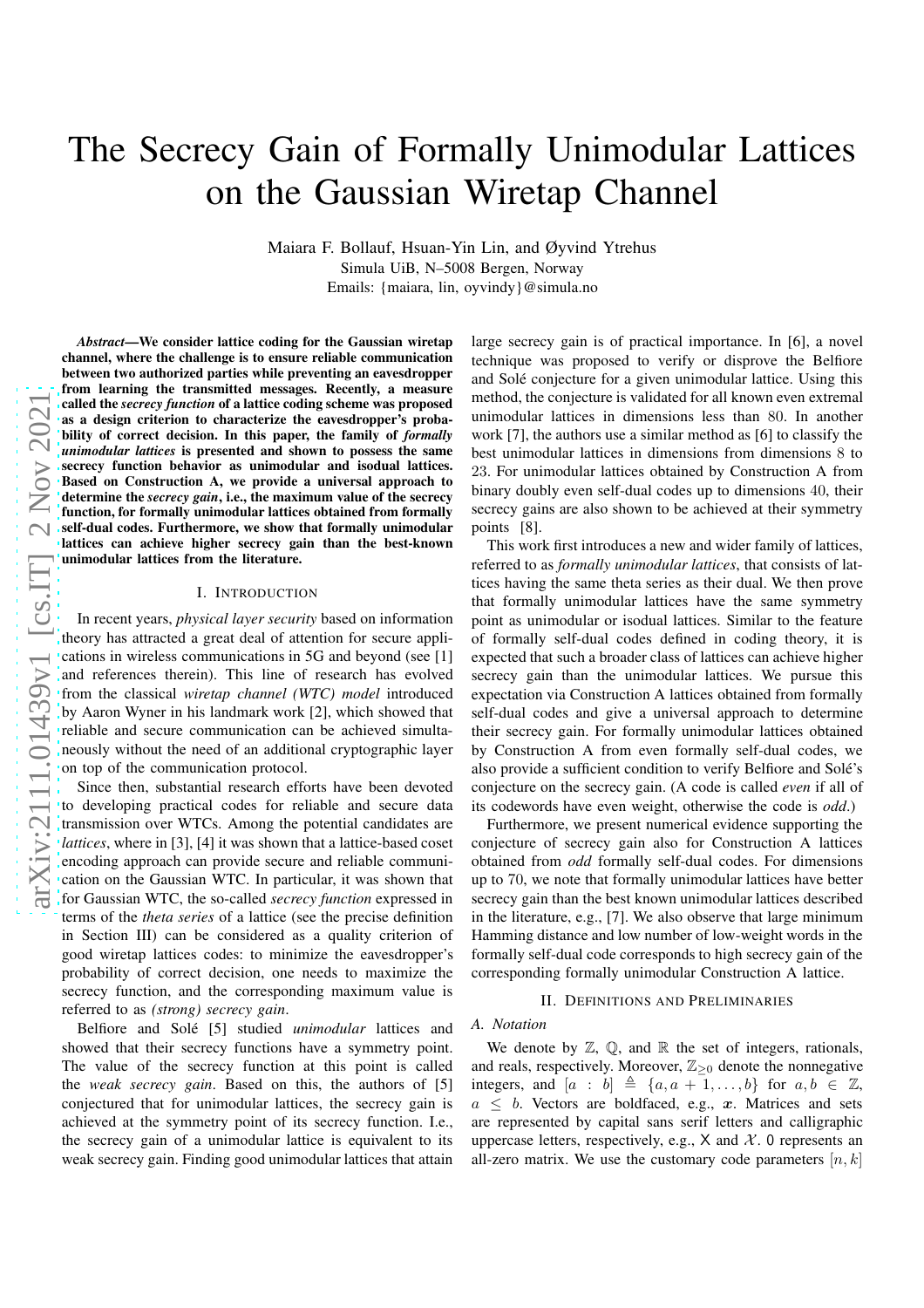or  $[n, k, d]$  to denote a linear code  $\mathscr C$  of length n, dimension  $k$ , and minimum Hamming distance  $d$ . Throughout this paper, we will focus on binary codes only.

## *B. On Codes and Lattices*

Let  $\mathscr C$  be an  $[n, k]$  code and  $\mathscr C^{\perp} \triangleq \{u: \langle u, v \rangle = 0, \forall v \in$  $\mathscr{C}$ . The *weight enumerator* of a code  $\mathscr{C}$  is given by

$$
W_{\mathscr{C}}(x,y) = \sum_{w=0}^{n} A_w x^{n-w} y^w,
$$

where  $A_w \triangleq \{c \in \mathcal{C} : w_H(c) = w\}$ . The relation between  $W_{\mathscr{C}}(x, y)$  and  $W_{\mathscr{C}^{\perp}}(x, y)$  is characterized by the well-known *MacWilliams identity* (see, e.g., [\[9,](#page-6-8) Th. 1, Ch. 5]):

$$
W_{\mathscr{C}}(x,y) = \frac{1}{2^{n-k}} W_{\mathscr{C}^\perp}(x+y,x-y). \tag{1}
$$

We have the following families of codes.

*Definition 1 (Self-dual, isodual, formally self-dual codes):*

- A code  $\mathscr C$  is said to be *self-dual* if  $\mathscr C = \mathscr C^{\perp}$ .
- If there is a permutation  $\pi$  of coordinates such that  $\mathscr{C} =$  $\pi(\mathscr{C}^{\perp})$ ,  $\mathscr{C}$  is called *isodual*.
- A code  $\mathscr C$  is *formally self-dual* if  $\mathscr C$  and  $\mathscr C^{\perp}$  have the same weight enumerator, i.e.,  $W_{\mathscr{C}}(x, y) = W_{\mathscr{C}^{\perp}}(x, y)$ .

Clearly, a self-dual code is also isodual, and an isodual code is formally self-dual. Any code in these classes is an  $[n, n/2]$ code and, by [\(1\)](#page-1-0), its weight enumerator  $W_{\mathscr{C}}(x, y)$  satisfies [\[9,](#page-6-8) eq. (7), p. 599]

$$
W_{\mathscr{C}}(x,y) = W_{\mathscr{C}}\left(\frac{x+y}{\sqrt{2}}, \frac{x-y}{\sqrt{2}}\right).
$$
 (2)

A (full rank) *lattice*  $\Lambda$  is a discrete additive subgroup of  $\mathbb{R}^n$ , which is generated as  $\Lambda = {\lambda = u_{n \times n} : u = (u_1, \dots, u_n) \in \Lambda}$  $\mathbb{Z}^n$ , where the *n* rows of G form a lattice basis. The *volume* of  $\Lambda$  is  $vol(\Lambda) = |\det(G)|$ .

If a lattice  $\Lambda$  have generator matrix G, then the lattice  $\Lambda^*$   $\subset$  $\mathbb{R}^n$  generated by  $(G^{-1})^T$  is called the *dual lattice* of  $\Lambda$ .

<span id="page-1-4"></span>*Remark 1:*  $vol(\Lambda^*) = vol(\Lambda)^{-1}$ .

For lattices, the analogue of the weight enumerator of a code is the *theta series*.

*Definition 2 (Theta series):* Let  $\Lambda \subset \mathbb{R}^n$  be a lattice, its *theta series* is given by

$$
\Theta_{\Lambda}(z) = \sum_{\lambda \in \Lambda} q^{\|\lambda\|^2},
$$

where  $q \triangleq e^{i\pi z}$  and Im{z} > 0.

Analogously, the spirit of the MacWilliams identity can be captured by the *Jacobi's formula* [\[10,](#page-6-9) eq. (19), Ch. 4]

$$
\Theta_{\Lambda}(z) = \text{vol}(\Lambda^{\star}) \left(\frac{i}{z}\right)^{\frac{n}{2}} \Theta_{\Lambda^{\star}} \left(-\frac{1}{z}\right). \tag{3}
$$

Note that sometimes the theta series of a lattice can be expressed in terms of the *Jacobi theta functions* defined as follows.

$$
\vartheta_2(z) \triangleq \sum_{m \in \mathbb{Z}} q^{\left(m + \frac{1}{2}\right)^2} = \Theta_{\mathbb{Z} + \frac{1}{2}}(z),
$$
  

$$
\vartheta_3(z) \triangleq \sum_{m \in \mathbb{Z}} q^{m^2} = \Theta_{\mathbb{Z}}(z), \quad \vartheta_4(z) \triangleq \sum_{m \in \mathbb{Z}} (-q)^{m^2}.
$$

In lattice theory, we have similar concepts to self-dual and isodual dual codes. Here, we also introduce *formally unimodular* lattices.

<span id="page-1-6"></span>*Definition 3 (Unimodular, isodual, formally unimodular lattices*): A lattice  $\Lambda \subset \mathbb{R}^n$  is said to be *integral* if the inner product of any two lattice vectors is an integer.

- An integral lattice such that  $\Lambda = \Lambda^*$  is called *unimodular* lattice.
- A lattice Λ is called *isodual* if it can be obtained from its dual  $\Lambda^*$  by (possibly) a rotation or reflection.
- A lattice Λ is *formally unimodular* if it has the same theta series as its dual, i.e.,  $\Theta_{\Lambda}(z) = \Theta_{\Lambda^*}(z)$ .

<span id="page-1-0"></span>*Remark 2:* The relations among unimodular, isodual, and formally unimodular lattices are given as follows.

$$
\{\Lambda_{\text{unimodular}}\}\subset\{\Lambda_{\text{isodual}}\}\subset\{\Lambda_{\text{formally unimodular}}\}.
$$

*Proposition 1:* If  $\Lambda$  is formally unimodular, then  $vol(\Lambda) = 1$ . *Proof:* Since by definition  $\Theta_{\Lambda}(z) = \Theta_{\Lambda^*}(z)$ , [\(3\)](#page-1-1) becomes

<span id="page-1-2"></span>
$$
\Theta_{\Lambda}(z) = \text{vol}(\Lambda^{\star}) \left(\frac{i}{z}\right)^{\frac{n}{2}} \Theta_{\Lambda}\left(-\frac{1}{z}\right). \tag{4}
$$

Also, applying [\(3\)](#page-1-1) to the dual lattice yields

<span id="page-1-3"></span>
$$
\Theta_{\Lambda^*}(z) = \text{vol}(\Lambda) \left(\frac{i}{z}\right)^{\frac{n}{2}} \Theta_{\Lambda} \left(-\frac{1}{z}\right). \tag{5}
$$

<span id="page-1-8"></span>By comparing [\(4\)](#page-1-2) with [\(5\)](#page-1-3), we have  $vol(\Lambda) = vol(\Lambda^*)$  because of  $\Theta_{\Lambda}(z) = \Theta_{\Lambda^*}(z)$ . It then follows from Remark [1](#page-1-4) that  $vol(\Lambda) = 1.$ 

Consequently, unimodular, isodual, and formally unimodular lattices satisfy

$$
\Theta_{\Lambda}(z) = \left(\frac{i}{z}\right)^{\frac{n}{2}} \Theta_{\Lambda}\left(-\frac{1}{z}\right). \tag{6}
$$

Lattices can be constructed from linear codes through the so called *Construction A*.

*Definition 4 (Construction A):* Let  $\mathscr C$  be an  $[n, k]$  code, then

$$
\Lambda_{\mathcal{A}}(\mathscr{C}) \triangleq \frac{1}{\sqrt{2}}(\phi(\mathscr{C}) + 2\mathbb{Z}^n),
$$

is a lattice, where  $\phi : \mathbb{F}_2^n \to \mathbb{R}^n$  is the natural embedding.

About Construction A lattices obtained from codes over  $\mathbb{F}_2$ , it is known from [\[10,](#page-6-9) p. 183] that

- The volume is  $vol(\Lambda_A(\mathscr{C})) = \frac{2^{n/2}}{|\mathscr{C}|} = 2^{(n-2k)/2}$ .
- $\Lambda_{A}(\mathscr{C}^{\perp}) = \Lambda_{A}(\mathscr{C})^{\star}.$

<span id="page-1-1"></span>A connection between the weight enumerator  $W_C(x, y)$  of a code  $\mathscr C$  and a lattice  $\Lambda_A(\mathscr C)$  can be established.

*Lemma 1 ([\[10,](#page-6-9) Th. 3, Ch. 7]):* Consider an  $[n, k]$  code  $\mathscr C$ with  $W_{\mathscr{C}}(x, y)$ , then the theta series of  $\Lambda_{A}(\mathscr{C})$  is given by

<span id="page-1-5"></span>
$$
\Theta_{\Lambda_{\mathcal{A}}(\mathscr{C})}(z) = W_{\mathscr{C}}(\vartheta_3(2z), \vartheta_2(2z)).
$$

<span id="page-1-7"></span>*Remark 3:* It follows immediately from Lemma [1](#page-1-5) that if an  $[n, n/2]$  code  $\mathscr C$  is formally self-dual then  $\Lambda_A(\mathscr C)$  is a formally unimodular lattice.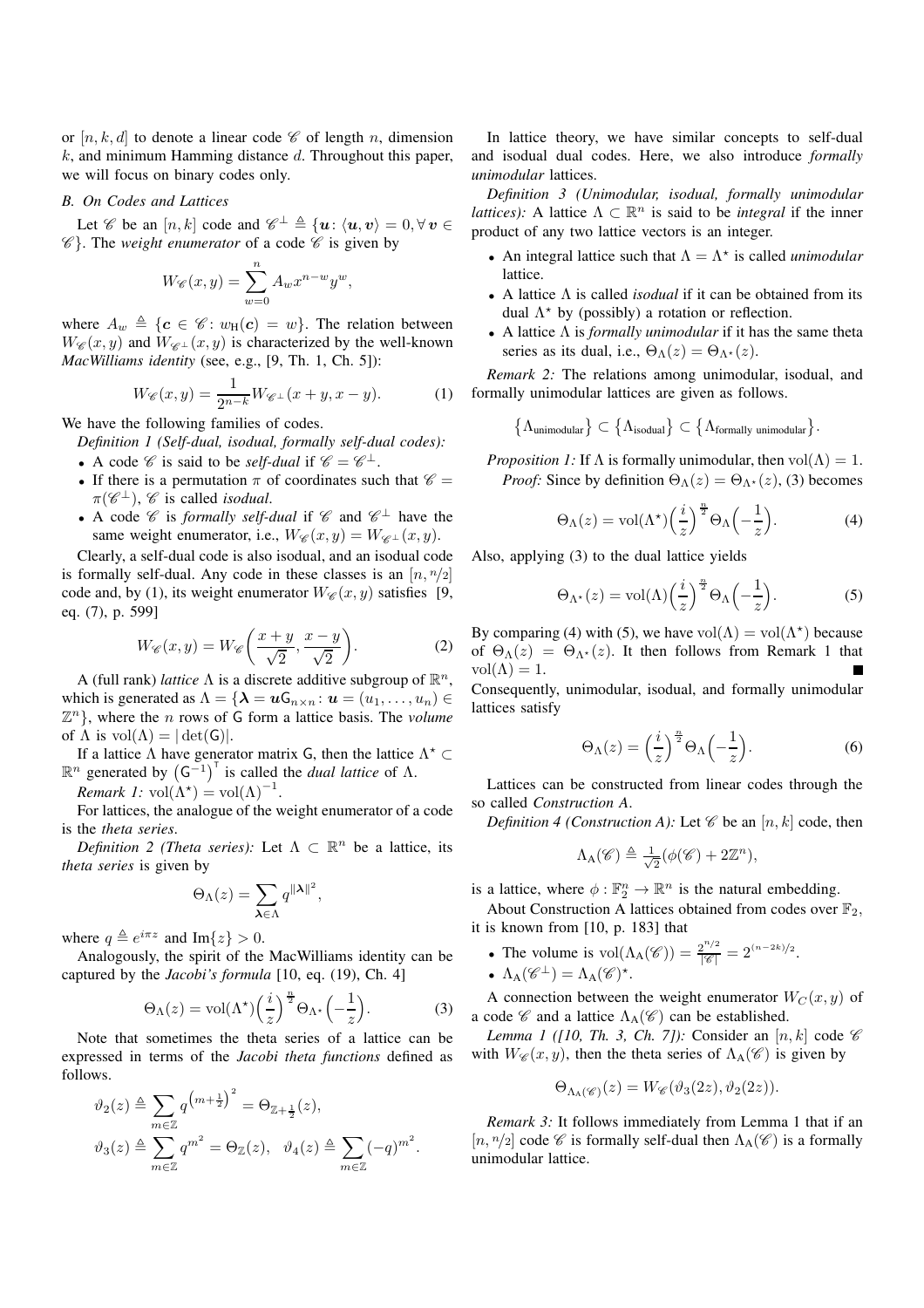#### III. SECRECY FUNCTION OF A LATTICE

<span id="page-2-0"></span>In the Gaussian WTC, the same coset encoding idea proposed in Wyner's seminal paper [\[2\]](#page-6-1) for linear codes can be implemented in a lattice scenario, and here we follow the lattice coding scheme proposed in [\[4\]](#page-6-3), [\[5\]](#page-6-4).

In practice, two lattices  $\Lambda_e \subset \Lambda_b$  are considered.  $\Lambda_b$  is designed to ensure reliability for a legitimate receiver Bob and required to have a good *Hermite parameter* (that measures the highest attainable coding gain of an  $n$ −dimensional lattice) [\[10\]](#page-6-9). On the other hand,  $\Lambda_e$  is aimed to increase the eavesdropper confusion, so it should be chosen such that  $P_{c,e}$ , the eavesdropper's success probability of correctly guessing the transmitted message, is minimized. The performance of the lattice  $\Lambda_e$  is measured in terms of the secrecy gain [\[4\]](#page-6-3), [\[5\]](#page-6-4); to be explained next.

Denote by  $\sigma_e^2$  the variance of the additive Gaussian noise at the eavesdropper's side. Minimizing  $P_{c,e}$  is equivalent to [\[4\]](#page-6-3) minimizing

$$
\sum_{r \in \Lambda_{\rm e}} e^{-\|r\|^2/2\sigma_{\rm e}^2} = \Theta_{\Lambda_{\rm e}} \bigg(z \triangleq \frac{i}{2\pi\sigma_{\rm e}^2}\bigg),\,
$$

subject to  $\log_2 |\Lambda_b/\Lambda_e| = k$ . Note that  $\text{Im} \{i/2\pi \sigma_e^2\} = \text{Im} \{z\} >$ 0, thus we consider only the positive values of  $\tau = -iz =$  $1/2\pi\sigma_e^2 > 0$  for  $\Theta_{\Lambda_e}(z)$ . Hence, the scheme is aimed at finding a good lattice  $\Lambda_e$  such that  $\Theta_{\Lambda_e}(z)$  is minimized, which motivates the following definition of the secrecy function.

*Definition 5 (Secrecy function and secrecy gain [\[4,](#page-6-3) Def. 1 and 2]*): Let  $\Lambda$  be a lattice with volume  $vol(\Lambda) = \nu^n$ . The secrecy function of  $\Lambda$  is defined by

$$
\Xi_{\Lambda}(\tau) \triangleq \frac{\Theta_{\nu\mathbb{Z}^n}(i\tau)}{\Theta_{\Lambda}(i\tau)},
$$

for  $\tau \triangleq -iz > 0$ . As maximizing  $\Xi_{\Lambda}(\tau)$  is equivalent to minimizing  $\Theta_{\Lambda}(z)$ , the *(strong) secrecy gain* of a lattice is given by  $\xi_{\Lambda} \triangleq \sup_{\tau>0} \Xi_{\Lambda}(\tau)$ .

Ideally, the goal is to determine  $\xi_{\Lambda}$ . However, since the global maximum of a secrecy function is in general not always easy to calculate, a weaker definition is useful. We start by defining the *symmetry point*.

*Definition 6 (Symmetry point):* A point  $\tau_0 \in \mathbb{R}$  is said to be a *symmetry point* if for all  $\tau > 0$ ,

$$
\Xi(\tau_0 \cdot \tau) = \Xi\left(\frac{\tau_0}{\tau}\right). \tag{7}
$$

*Definition 7 (Weak secrecy gain [\[4,](#page-6-3) Def. 3]):* If the secrecy function of a lattice  $\Lambda$  has a symmetry point  $\tau_0$ , then the weak secrecy gain  $\chi_{\Lambda}$  is defined as  $\chi_{\Lambda} = \Xi_{\Lambda}(\tau_0)$ .

## IV. WEAK SECRECY GAIN OF FORMALLY UNIMODULAR LATTICES

This section shows that formally unimodular lattices also hold the same secrecy function properties as unimodular and isodual lattices [\[4\]](#page-6-3).

Lemma 2: Consider a lattice  $\Lambda$  and its dual  $\Lambda^*$ . Then,

<span id="page-2-1"></span>
$$
\Xi_{\Lambda}(\tau) = \Xi_{\Lambda^*}\left(\frac{1}{\tau}\right). \tag{8}
$$

*Proof:* Recall the scaling properties of the theta series: for any  $c \in \mathbb{R}$ , we have  $\Theta_{c\Lambda}(z) = \Theta_{\Lambda}(c^2 z)$ . Therefore,

$$
\Xi_{\Lambda}(\tau) = \frac{\Theta_{\nu\mathbb{Z}^n}(i\tau)}{\Theta_{\Lambda}(i\tau)} = \frac{\Theta_{\mathbb{Z}^n}(\nu^2 \cdot i\tau)}{\Theta_{\Lambda}(i\tau)}
$$

$$
\stackrel{(3)}{=} \frac{\text{vol}(\mathbb{Z}^n)(\nu^2\tau)^{-n/2} \cdot \Theta_{\mathbb{Z}^n}(\frac{i}{\nu^2\tau})}{\text{vol}(\Lambda^\star)\tau^{-n/2} \cdot \Theta_{\Lambda^\star}(\frac{i}{\tau})}
$$

$$
\stackrel{(a)}{=} \frac{\Theta_{\mathbb{Z}^n}(\frac{i}{\nu^2\tau})}{\Theta_{\Lambda^\star}(\frac{i}{\tau})} = \frac{\Theta_{\nu^{-1}\mathbb{Z}^n}(\frac{i}{\tau})}{\Theta_{\Lambda^\star}(\frac{i}{\tau})} \stackrel{(b)}{=} \Xi_{\Lambda^\star}\left(\frac{1}{\tau}\right),
$$

where (a) and (b) hold since  $vol(\Lambda^*) = vol(\Lambda)^{-1} = \nu^{-n}$ . A necessary and sufficient condition for a lattice Λ to

<span id="page-2-5"></span>achieve the weak secrecy gain at  $\tau = 1$  is given as follows. *Theorem 1:* Consider a lattice  $\Lambda$  with  $vol(\Lambda) = 1$  and its dual  $Λ<sup>*</sup>$ . Then, Λ achieves the weak secrecy gain at  $τ = 1$ , if and only if  $\Lambda$  is formally unimodular.

*Proof:* By definition, we have

<span id="page-2-2"></span>
$$
\Xi_{\Lambda}(\tau) = \Xi_{\Lambda}\left(\frac{1}{\tau}\right). \tag{9}
$$

Using Lemma [2,](#page-2-1) it follows from [\(9\)](#page-2-2) and [\(8\)](#page-2-3) that

$$
\Xi_{\Lambda}\left(\frac{1}{\tau}\right) = \Xi_{\Lambda}(\tau) = \Xi_{\Lambda^*}\left(\frac{1}{\tau}\right).
$$

By Def. [7,](#page-2-4) this implies that  $\Theta_{\Lambda}(z) = \Theta_{\Lambda^*}(z)$  for  $\text{vol}(\Lambda) = 1$ . Conversely, from Def. [3,](#page-1-6) we see that [\(8\)](#page-2-3) implies [\(9\)](#page-2-2). Note that Theorem [1](#page-2-5) holds for isodual lattices as well, which yields to [\[4,](#page-6-3) Prop. 1].

*Corollary 1:* Consider a lattice  $\Lambda$  with  $vol(\Lambda) = \nu^n$  and its dual Λ<sup>\*</sup>. Then, Λ achieves the weak secrecy gain at  $\tau = \nu^{-2}$ , if and only if  $\nu^{-1}\Lambda$  is a formally unimodular lattice.

*Proof:* Consider a lattice  $\tilde{\Lambda} = \nu^{-1} \Lambda$ . Then, observe that

$$
\Xi_{\Lambda}(\nu^{-2} \cdot \tau) = \frac{\Theta_{\nu \mathbb{Z}^n}(\nu^{-2} \cdot i\tau)}{\Theta_{\Lambda}(\nu^{-2} \cdot i\tau)} = \frac{\Theta_{\mathbb{Z}^n}(i\tau)}{\Theta_{\nu^{-1}\Lambda}(i\tau)} = \frac{\Theta_{\mathbb{Z}^n}(i\tau)}{\Theta_{\tilde{\Lambda}}(i\tau)}
$$

$$
= \Xi_{\tilde{\Lambda}}(\tau), \text{ and}
$$

$$
\Xi_{\Lambda}(\frac{\nu^{-2}}{\Gamma_{\tilde{\Lambda}}}) = \Xi_{\tilde{\Lambda}}(\frac{1}{\Gamma})
$$

$$
\Xi_{\Lambda}\left(\frac{\nu}{\tau}\right)=\Xi_{\tilde{\Lambda}}\left(\frac{1}{\tau}\right).
$$

Direct application of Theorem [1](#page-2-5) completes the proof.

Equation [\(7\)](#page-2-4) with  $\tau_0 = \nu^{-2}$  holds for a lattice equivalent to its dual. See [\[4,](#page-6-3) Prop. 2].

### V. SECRECY GAIN OF FORMALLY UNIMODULAR LATTICES

<span id="page-2-4"></span>Our goal in this section is to investigate the following conjecture.

<span id="page-2-6"></span>*Conjecture 1:* The secrecy function of a formally unimodular lattice Λ achieves its maximum at  $\tau = 1$ , i.e.,  $\xi_{\Lambda} = \Xi_{\Lambda}(1)$ .

<span id="page-2-7"></span><span id="page-2-3"></span>Although we cannot completely prove Conjecture [1,](#page-2-6) we proceed to study the secrecy gain for formally unimodular lattices obtained from formally self-dual codes via Construction A (see Remark [3\)](#page-1-7). Note that for linear codes, it is known that formally self-dual codes that are not self-dual can outperform self-dual codes in some cases, as they comprise a wider class and hence may allow a better minimum Hamming distance or an overall more favorable weight enumerator. This leads us to look for improved results on the secrecy gain compared to unimodular lattices [\[6\]](#page-6-5)–[\[8\]](#page-6-7).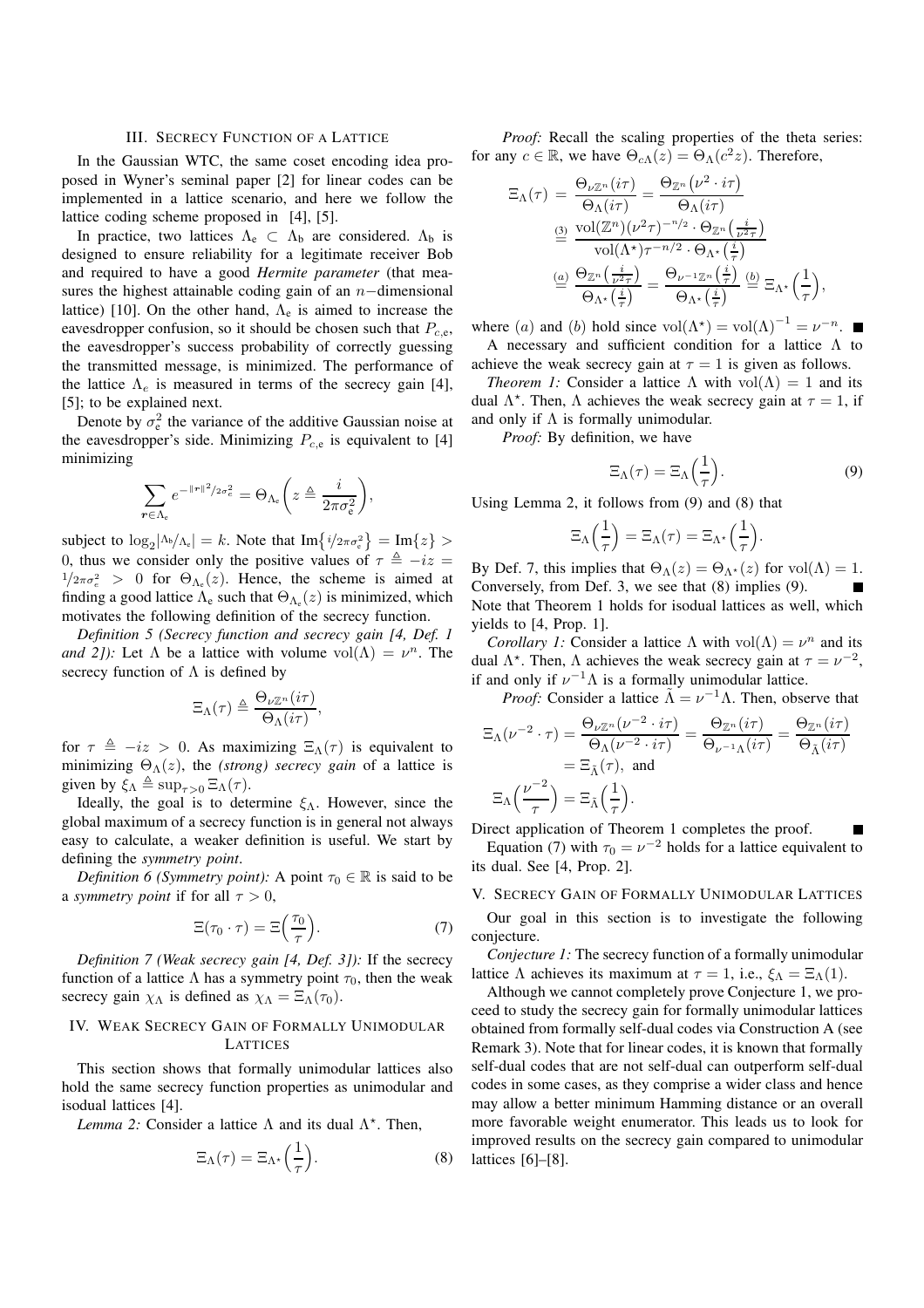*Lemma 3:* Consider a Construction A lattice  $\Lambda_A(\mathscr{C})$  obtained from a formally self-dual code  $\mathscr C$ . Then, its theta series is equal to

$$
\Theta_{\Lambda_{\rm A}(\mathscr{C})} = \frac{W_{\mathscr{C}}\left(\sqrt{\vartheta_3^2(z) + \vartheta_4^2(z)}, \sqrt{\vartheta_3^2(z) - \vartheta_4^2(z)}\right)}{2^{\frac{n}{2}}}.
$$

*Proof:* Using Lemma [1](#page-1-5) and the useful identities given in [\[10,](#page-6-9) eq. (26), Ch. 4], the theta series  $\Theta_{\Lambda_A(\mathscr{C})}$  becomes

$$
\Theta_{\Lambda_{\rm A}}(\mathscr{C})(z)
$$
\n
$$
= W_{\mathscr{C}}(\vartheta_3(2z), \vartheta_2(2z))
$$
\n
$$
\stackrel{(a)}{=} W_{\mathscr{C}}\left(\frac{\vartheta_3(2z) + \vartheta_2(2z)}{\sqrt{2}}, \frac{\vartheta_3(2z) - \vartheta_2(2z)}{\sqrt{2}}\right)
$$
\n
$$
= W_{\mathscr{C}}\left(\frac{\sqrt{\vartheta_3^2(z) + \vartheta_4^2(z)} + \sqrt{\vartheta_3^2(z) - \vartheta_4^2(z)}}{\sqrt{2}\sqrt{2}}, \frac{\sqrt{\vartheta_3^2(z) + \vartheta_4^2(z)} - \sqrt{\vartheta_3^2(z) - \vartheta_4^2(z)}}{\sqrt{2}\sqrt{2}}\right)
$$
\n
$$
= \frac{1}{2^{\frac{n}{2}}} W_{\mathscr{C}}\left(\frac{\sqrt{\vartheta_3^2(z) + \vartheta_4^2(z)} + \sqrt{\vartheta_3^2(z) - \vartheta_4^2(z)}}{\sqrt{2}}, \frac{\sqrt{\vartheta_3^2(z) + \vartheta_4^2(z)} - \sqrt{\vartheta_3^2(z) - \vartheta_4^2(z)}}{\sqrt{2}}\right)
$$
\n
$$
\stackrel{\text{(b)}{=} \frac{1}{2^{\frac{n}{2}}} W_{\mathscr{C}}\left(\sqrt{\vartheta_3^2(z) + \vartheta_4^2(z)}, \sqrt{\vartheta_3^2(z) - \vartheta_4^2(z)}\right).
$$

<span id="page-3-0"></span>where  $(a)$  and  $(b)$  follow from  $(2)$ .

*Lemma 4:* Let  $s(\tau) \triangleq \theta_4(i\tau)/\theta_3(i\tau)$ . Then,  $s(\tau)$  is an increasing function for  $\tau > 0$ , and  $0 < s(\tau) < 1$ .

<span id="page-3-1"></span>*Proof:* The detailed proof is given in Appendix [A.](#page-5-0) *Remark 4:* Let  $t(\tau) \triangleq s(\tau)^2$ . Then,  $0 < t(\tau) < 1$  and  $t(\tau)$ is also an increasing function for  $\tau > 0$ . Hence, according to Lemma [4,](#page-3-0) given any  $t \in (0,1)$ , there always exists a unique  $\tau > 0$  such that  $t(\tau) = \frac{\vartheta_4^2(i\tau)}{\vartheta_3^2(i\tau)}$ . Moreover, we have  $t(1) =$  $1/\sqrt{2}$  by using the identity of  $\vartheta_3(i) = 2^{1/4}\vartheta_4(i)$  from [\[11\]](#page-6-10). From Remark [4](#page-3-1) and Lemma [3,](#page-2-7) now we are able to give a new universal approach to derive the strong secrecy gain of a Construction A lattice obtained from formally self-dual codes. *Theorem 2:* Let  $\mathscr C$  be a formally self-dual code. Then

$$
\left[\Xi_{\Lambda_{\Lambda}(\mathscr{C})}(\tau)\right]^{-1} = \frac{W_{\mathscr{C}}\left(\sqrt{1+t(\tau)}, \sqrt{1-t(\tau)}\right)}{2^{\frac{n}{2}}},
$$

where  $0 < t(\tau) = \frac{\vartheta_4^2(i\tau)}{\vartheta_3^2(i\tau)} < 1$ . Moreover, define  $f_{\mathscr{C}}(t) \triangleq$  $W_{\mathscr{C}}(\sqrt{1+t}, \sqrt{1-t})$  for  $0 < t < 1$ . Then, maximizing the secrecy function  $\Xi_{\Lambda_{A}(\mathscr{C})}(\tau)$  is equivalent to determining the minimum of  $f_{\mathscr{C}}(t)$  on  $t \in (0,1)$ .

*Example 1:* Consider a [6, 3, 3] odd formally self-dual code  $\mathscr{C}$  with  $W_{\mathscr{C}}(x,y) = x^6 + 4x^3y^3 + 3x^2y^4$  [\[12\]](#page-6-11). Thus  $f_{\mathscr{C}}(t) =$  $W_{\mathscr{C}}(\sqrt{1+t}, \sqrt{1-t}) = 4[1+t^3+(1-t^2)^{3/2}]$  and  $f'_{\mathscr{C}}(t) =$  $12t(t - \sqrt{1-t^2})$ . Observe that for  $0 < t < 1/\sqrt{2}$ , we have  $\sqrt{1-t^2} > 1/\sqrt{2}$ . Then,  $t - \sqrt{1-t^2} < 1/\sqrt{2} - 1/\sqrt{2} = 0$ . This indicates that the derivative  $f'_{\mathscr{C}}(t) < 0$  on  $t \in (0, 1/\sqrt{2})$ . Similarly, one can also show that  $f'_{\mathscr{C}}(t) > 0$  on  $t \in (1/\sqrt{2}, 1)$ , and  $t = 1/\sqrt{2}$  is the minimum of  $f_{\mathscr{C}}(t)$ . Hence, Remark [4](#page-3-1)

and Theorem [2](#page-3-2) indicate that the maximum of  $\Xi_{\Lambda_{A}(\mathscr{C})}(\tau)$  is achieved at  $\tau = 1$ . Also, one can get  $\xi_{\Lambda_A(\mathscr{C})} \approx 1.172$ .

The following lemma shows a general expression of  $f_{\mathscr{C}}(t)$ if  $\mathscr C$  is an even formally self-dual code.

*Lemma 5:* If  $\mathscr C$  is an  $[n, n/2]$  even formally self-dual codes, then we have

<span id="page-3-3"></span>
$$
f_{\mathscr{C}}(t) = 2^{\frac{n}{2}} \sum_{r=0}^{\lfloor \frac{n}{8} \rfloor} a_r (t^4 - t^2 + 1)^r, \tag{10}
$$

where  $a_r \in \mathbb{Q}$  and  $\sum_{r=0}^{\lfloor \frac{n}{8} \rfloor} a_r = 1$ .

*Proof:* Consider  $g_1(x, y) = x^2 + y^2$  and  $g_2(x, y) = x^8 + y^6$  $14x^4y^4 + y^8$ . Then, by performing some simple calculations, we obtain

$$
g_1(\sqrt{1+t}, \sqrt{1-t}) = 2,
$$
  
\n $g_2(\sqrt{1+t}, \sqrt{1-t}) = 16(t^4 - t^2 + 1).$ 

Therefore, [\(10\)](#page-3-3) follows from Gleason's Theorem [\[13,](#page-6-12) Th. 9.2.1].

Next, we provide a sufficient condition for a Construction A formally unimodular lattice obtained from even formally selfdual codes to achieve the strong secrecy gain at  $\tau = 1$ , or, equivalently,  $t = 1/\sqrt{2}$ .

*Theorem 3:* Consider  $n \geq 8$  and an  $[n, n/2]$  even formally self-dual code  $\mathscr C$ . If the coefficients  $a_r$  of  $f_{\mathscr C}(t)$  expressed in terms of [\(10\)](#page-3-3) satisfy

<span id="page-3-5"></span><span id="page-3-4"></span>
$$
\sum_{r=1}^{\lfloor \frac{n}{8} \rfloor} r a_r \left(\frac{3}{4}\right)^{r-1} > 0,\tag{11}
$$

then the secrecy gain of  $\Lambda_A(\mathscr{C})$  is achieved at  $\tau = 1$ .

*Proof:* It is enough to show that the function  $f_{\mathscr{C}}(t)$  as in [\(10\)](#page-3-3) defined for  $0 < t < 1$  achieves its minimum at  $t = 1/\sqrt{2}$ . Since  $h(t) \triangleq t^4 - t^2 + 1 = (t^2 - 1/4)^2 + 3/4 \ge 3/4$  on  $t \in (0, 1)$ , the derivative of  $f_{\mathscr{C}}(t)$  satisfies

$$
\frac{df_{\mathscr{C}}(t)}{dt} = 2^{\frac{n}{2}}h'(t)\sum_{r=1}^{\lfloor \frac{n}{8} \rfloor} r a_r h(t)^{r-1} \ge 2^{\frac{n}{2}}h'(t)\sum_{r=1}^{\lfloor \frac{n}{8} \rfloor} r a_r \left(\frac{3}{4}\right)^{r-1}
$$

<span id="page-3-2"></span>and  $h'(t) = 4t^3 - 2t = 2t(2t^2 - 1)$ . As the hypothesis holds, the behavior of the derivative is dominated by  $h'(t)$ . Since

$$
h'(t) \begin{cases} < 0 & \text{if } 0 < t < \frac{1}{\sqrt{2}}, \\ = 0 & \text{if } t = \frac{1}{\sqrt{2}}, \\ > 0 & \text{if } \frac{1}{\sqrt{2}} < t < 1, \end{cases}
$$

it implies that  $f_{\mathscr{C}}(t)$  is decreasing in  $t \in (0, 1/\sqrt{2})$  and increasing in  $t \in (1/\sqrt{2}, 1)$ . This completes the proof.

*Example 2:* Consider an [18, 9, 6] even formally self-dual code  $\mathscr C$  with

$$
W_{\mathscr{C}}(x,y) = x^{18} + 102x^{12}y^6 + 153x^{10}y^8
$$
  
+153x<sup>8</sup>y<sup>10</sup> + 102x<sup>6</sup>y<sup>12</sup> + y<sup>18</sup>.

By solving  $f_{\mathscr{C}}(t) = W_{\mathscr{C}}(\sqrt{1+t}, \sqrt{1-t})$  with [\(10\)](#page-3-3) (see the details of derivation provided in Appendix [B\)](#page-5-1), we find that  $a_0 = -\frac{29}{16}$ ,  $a_1 = \frac{27}{8}$  and  $a_2 = -\frac{9}{16}$ . The condition [\(11\)](#page-3-4) in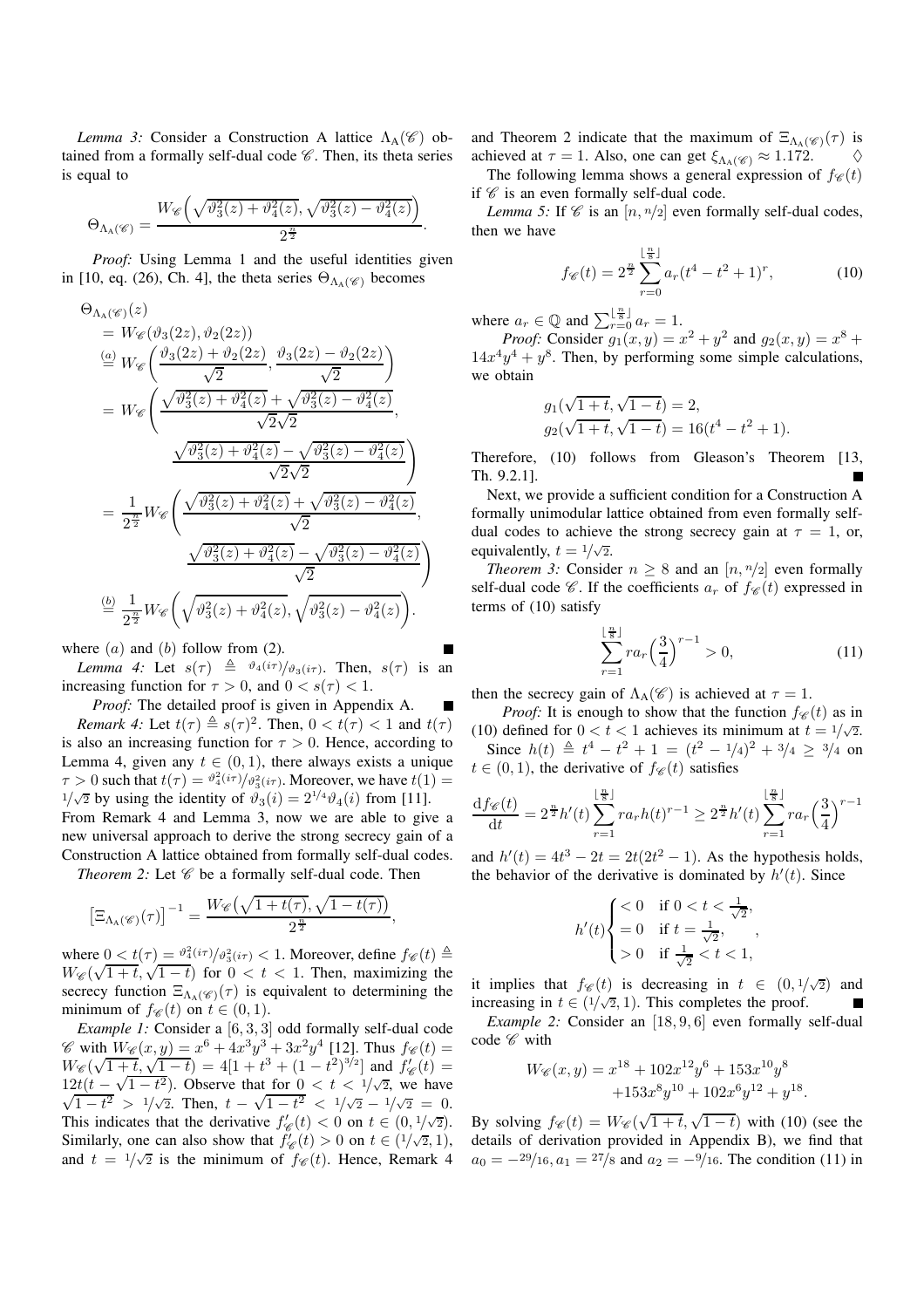| $\boldsymbol{n}$ | $\mathscr{C}_{\text{sd}}^{(d)}$                       | $\xi_{\Lambda_A(\mathscr{C}_{sd})}$ | $\mathscr{C}_{\text{efsd}}^{(d)}$           | $\xi_{\Lambda_A(\mathscr{C}_{\text{efsd}})}$ | $\mathscr{C}_{\text{ofsd}}^{(d)}$      | $\xi_{\Lambda_{\rm A}(\mathscr{C}_{\rm ofsd})}$ |
|------------------|-------------------------------------------------------|-------------------------------------|---------------------------------------------|----------------------------------------------|----------------------------------------|-------------------------------------------------|
| 6                |                                                       |                                     | $\mathscr{C}_{\text{efsd}}^{(2)}$<br>$[13]$ | $\mathbf{1}$                                 | $\mathscr{C}_{\text{ofsd}}^{(3)}$ [12] | 1.172                                           |
| 8                | $\mathscr{C}_{sd}^{(4)}$ [13]                         | 1.333                               |                                             |                                              | $\mathscr{C}_{\text{ofsd}}^{(3)}$ [12] | 1.282                                           |
| 10               |                                                       |                                     | $\mathscr{C}_{\text{efsd}}^{(4)}$<br>$[14]$ | 1.455                                        | $\mathscr{C}^4_{\text{ofsd}}$ [12]     | 1.478                                           |
| 12               | $\mathscr{C}_{\text{sd}}^{(4)}$<br>$[7]$              | 1.6                                 | $\mathscr{C}_{\text{efsd}}^{(4)}$<br>$[15]$ | 1.6                                          | $\mathscr{C}_{\text{ofsd}}^{(4)}$ [12] | 1.657                                           |
| 14               | $\mathscr{C}_{\text{sd}}^{(4)}$<br>$[7]$              | 1.778                               | $\mathscr{C}_{\text{efsd}}^{(4)}$<br>$[15]$ | 1.825                                        | $\mathscr{C}_{\text{ofsd}}^{(4)}$ [12] | 1.875                                           |
| 16               | $\mathscr{C}_{\text{sd}}^{(4)}$<br>$[7]$              | $\overline{2}$                      | $\mathscr{C}_{\text{efsd}}^{(4)}$<br>$[16]$ | 2.133                                        | $\mathscr{C}_{\text{ofsd}}^{(5)}$ [12] | 2.141                                           |
| 18               | $\mathscr{C}_{\text{sd}}^{(4)}$<br>$[7]$              | 2.286                               | $\mathscr{C}_{\text{efsd}}^{(6)}$<br>$[17]$ | 2.485                                        | $\mathscr{C}_{\mathrm{ofsd}}^{(5)}$    | 2.427                                           |
| 20               | $\mathscr{C}_{\text{sd}}^{(4)}$<br>$[7]$              | 2.523                               | $\mathscr{C}_{\text{efsd}}^{(6)}$<br>$[18]$ | 2.813                                        | $\mathcal{C}_{\text{ofsd}}^{(6)}$ [15] | 2.868                                           |
| 22               | $\mathscr{C}_{\text{sd}}^{(6)}$<br>$[7]$              | $3.2\,$                             | $\mathscr{C}_{\text{efsd}}^{(6)}$           | 3.2                                          | $\mathcal{C}_{\text{ofsd}}^{(7)}$ [12] | 3.335                                           |
| 30               | $\mathscr{C}_{\mathrm{sd}}^{(6)}$<br>$[19]$           | 5.697                               | $\mathscr{C}_{\text{efsd}}^{(8)}$ [20]      | 5.843                                        | $\mathscr{C}_{\mathrm{ofsd}}^{(7)}$    | 5.785                                           |
| 32               | $\overline{\mathscr{C}^{(8)}_{\text{sd}}}$<br>$[19]$  | 6.737                               | $\mathscr{C}_{\text{efsd}}^{(8)}$           | 6.748                                        | $\mathscr{C}_{\mathrm{ofsd}}^{(7)}$    | 6.628                                           |
| 40               | $\mathscr{C}_{\text{sd}}^{(8)}$<br>$[19]$             | 12.191                              | $\mathscr{C}_{\text{efsd}}^{(8)}$           | 12.134                                       | $\mathscr{C}_{\mathrm{ofsd}}^{(9)}$    | 12.364                                          |
| 70               | $\mathscr{C}_{\text{sd}}^{\overline{(12)}}$<br>$[21]$ | 127.712                             | $\mathscr{C}_{\text{efsd}}^{(12)}$          | 128.073                                      | $\mathscr{C}_{\text{ofsd}}^{(13)}$     | 128.368                                         |

<span id="page-4-0"></span>TABLE I COMPARISON OF (STRONG) SECRECY GAINS FOR SEVERAL VALUES OF EVEN DIMENSIONS n. CODES WITHOUT REFERENCES ARE OBTAINED BY TAILBITING THE RATE 1/2 CONVOLUTION CODES.

Theorem [3](#page-3-5) for those coefficients is satisfied since  $27/8-27/32=$  $81/32 > 0$ . Thus, the secrecy gain conjecture is true for the formally unimodular lattice  $\Lambda_A(\mathscr{C})$ .

## VI. NUMERICAL RESULTS

Even though the result of Theorem [3](#page-3-5) is restricted to formally unimodular lattices obtained from even formally self-dual codes, we have numerical evidence showing that Conjecture [1](#page-2-6) also holds for formally unimodular lattices obtained from odd formally self-dual codes. The secrecy gains of some formally unimodular Construction A lattices obtained from (even and odd) formally self-dual codes are summarized in Table [I.](#page-4-0) Note that all codes have the parameters  $[n, n/2]$  and the superscript " $(d)$ " refers to the minimum Hamming distance d of the code. Their exact weight enumerators can be found in Appendix [D.](#page-8-0) The highlighted values represent the best values found in the respective dimensions, when comparing self-dual (sd), even and odd formally self-dual (efsd and ofsd) codes.

*Remark 5:* We remark the following about Table [I:](#page-4-0)

- "[·]" indicates the reference number.
- We use the sufficient condition [\(11\)](#page-3-4) in Theorem [3](#page-3-5) for the even codes and the numerical derivative analysis with Wolfram Mathematica [\[22\]](#page-7-2) for the odd codes to confirm the strong secrecy gain in Table [I.](#page-4-0)
- For most dimensions  $n > 8$ , the secrecy gain of formally unimodular lattices that are not unimodular exceeds the performance of unimodular lattices (obtained from selfdual codes), presented in [\[7,](#page-6-6) Tables I and II]. In some cases  $(e.g. [12,6], [22,11])$  we were unable to find good efsd codes with different secrecy gains form the sd codes.
- Observe that for codes of length 40, the self-dual code tabulated is a Type I (weights divisible by two), as

<span id="page-4-1"></span>it presents a higher secrecy gain ( $\xi_{\Lambda_A(\mathscr{C}_{sd})} \approx 12.191$ ) compared to the Type II (weights divisible by four)  $(\xi_{\Lambda_A(\mathscr{C}_{\text{sd}})} \approx 11.977)$ . The same happens with codes of length 32 and this confirms the advantage of this approach as to the results in [\[8\]](#page-6-7).

• Formally self-dual (isodual) codes without references in Table [I](#page-4-0) are constructed by tailbiting the rate  $\frac{1}{2}$  convolutional codes. Details can be found in Appendix [C.](#page-6-19)

#### VII. CONCLUSION AND FUTURE WORK

This paper introduced the *formally unimodular lattices*, a new class consisting of lattices having the same theta series as their dual. We showed some properties of formally unimodular lattices and their secrecy function behavior in the Gaussian WTC. Furthermore, we investigated Construction A lattices obtained from formally self-dual codes and gave a universal approach to determine their secrecy gain. We found formally unimodular lattices of better secrecy gain than the best known unimodular lattices from the literature.

The technique we used to construct the theta series of a formally unimodular lattice is based on Construction A from a formally self-dual code. Hence, only results of formally unimodular lattices with even dimensions are discussed. However, it is possible to obtain the closed-form expression of the theta series of a formally unimodular lattice with odd dimension, e.g., generalizing Hecke's theorem [\[10,](#page-6-9) Th. 7, Ch. 7]. This direction of study is of great interest for future research. We also observe that the secrecy gain is generally improved with higher minimum Hamming distance and lower kissing number, and it appears to increase exponentially with the dimension. The precise relation with these parameters will be investigated in a future work.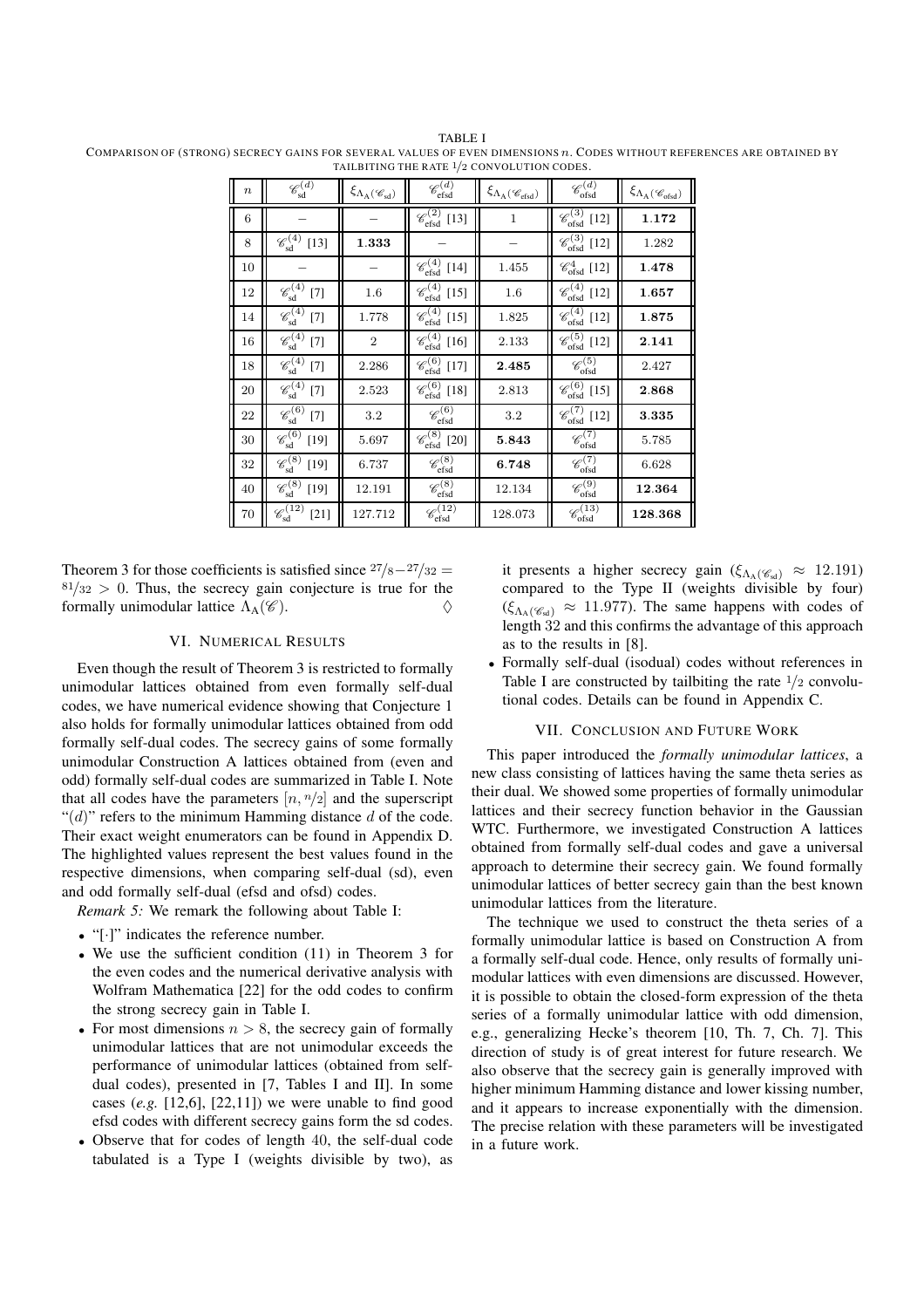## <span id="page-5-0"></span>APPENDIX A PROOF OF LEMMA [4](#page-3-0)

By definition, the fact that  $0 < s(\tau) < 1$  is trivial. Let's directly compute the derivative of  $s(\tau)$  and we get

$$
\frac{d t(\tau)}{d \tau} = \frac{\vartheta_4'(\tau) \vartheta_3(\tau) - \vartheta_4(\tau) \vartheta_3'(\tau)}{\theta_3(\tau)^2}
$$
\n
$$
= \frac{1}{\theta_3(\tau)^2} \Biggl[ \Biggl( 2\pi \sum_{m=1}^{\infty} (-1)^m (-m^2) e^{-\pi \tau(m^2)} \Biggr)
$$
\n
$$
- \Biggl( 1 + 2 \sum_{m=1}^{\infty} e^{-\pi \tau(m^2)} \Biggr)
$$
\n
$$
- \Biggl( 1 + 2 \sum_{m=1}^{\infty} (-1)^m e^{-\pi \tau(m^2)} \Biggr)
$$
\n
$$
= \frac{1}{\theta_3(\tau)^2} \Biggl[ 2\pi \sum_{m=1}^{\infty} (-1)^{m+1} m^2 e^{-\pi \tau(m^2)} \Biggr)
$$
\n
$$
+ 2^2 \pi \Biggl( \sum_{m=1}^{\infty} (-1)^{m+1} m^2 e^{-\pi \tau(m^2)} \Biggr) \Biggl( \sum_{m=1}^{\infty} e^{-\pi \tau(m^2)} \Biggr)
$$
\n
$$
- (-2\pi) \sum_{m=1}^{\infty} m^2 e^{-\pi \tau(m^2)} \Biggr) \Biggl( \sum_{m=1}^{\infty} e^{-\pi \tau(m^2)} \Biggr)
$$
\n
$$
- 2^2 \pi \Biggl( \sum_{m=1}^{\infty} (-1)^{m+1} e^{-\pi \tau(m^2)} \Biggr) \Biggl( \sum_{m=1}^{\infty} m^2 e^{-\pi \tau(m^2)} \Biggr)
$$
\n
$$
= \frac{1}{\theta_3(\tau)^2} \Biggl[ 4\pi \sum_{\substack{m=1 \text{odd}}}^{\infty} m^2 e^{-\pi \tau(m^2)} \Biggr] > 0.
$$

This shows that  $s(\tau)$  is increasing on  $\tau > 0$ .

## <span id="page-5-1"></span>APPENDIX B DETERMINING THE COEFFICIENTS IN [\(10\)](#page-3-3) FROM THE WEIGHT ENUMERATOR

Let  $\mathscr C$  be an  $[n, n/2]$  even formally self-dual code. Gleason's Theorem [\[13,](#page-6-12) Th. 9.2.1] states that

$$
W_{\mathscr{C}}(x,y) = \sum_{r=0}^{\lfloor n/s \rfloor} a_r g_1(x,y)^{\frac{n}{2}-4r} g_2(x,y)^r, \qquad (12)
$$

where  $g_1(x, y) = x^2 + y^2$ ,  $g_2(x, y) = x^8 + 14x^4y^4 + y^8$ ,  $a_r \in \mathbb{Q}$ , and  $\sum_{r=0}^{\lfloor \frac{n}{8} \rfloor} a_r = 1$ .

Consider the weight enumerator expressed by

$$
W_{\mathscr{C}}(x,y) = \sum_{w=0}^{n} A_w x^{n-w} y^w.
$$
 (13)

We aim to determine the coefficients  $a_r$  in [\(12\)](#page-5-2) in terms of  $A_w$ ,  $w \in [0:n]$ , if the coefficients  $A_w$  are known.

Let's first start to expand  $g_1(x, y)^{\frac{n}{2}-4r}$  and  $g_2(x, y)^r$ . Observe that

$$
g_1(x,y)^{\frac{n}{2}-4r} = (x^2 + y^2)^{\frac{n}{2}-4r}
$$
  
= 
$$
\sum_{j=0}^{\frac{n}{2}-4r} \binom{n/2-4r}{j} (x^2)^{(\frac{n}{2}-4r-j)} (y^2)^j,
$$

and

 $\setminus$ 

$$
g_2(x, y)^r
$$
  
=  $(x^8 + 14x^4y^4 + y^8)^r$  =  $[(x^4 + 7y^4)^2 - 48y^8]^r$   
=  $\sum_{h=0}^r {r \choose h} \left[ \sum_{\ell=0}^{2r-2h} {2r - 2h \choose \ell} (x^4)^{2r-2h-\ell} (7y^4)^{\ell} \right] (-48y^8)^h$ .

Given  $w \in [0:n]$ , by collecting the terms of  $y^{2j+8h+4\ell}$  for  $2j + 8h + 4\ell = w$ , we get

$$
g_1(x,y)^{\frac{n}{2}-4r} g_2(x,y)^r
$$
  
= 
$$
\sum_{\substack{2j+8h+4\ell=w\\j,h,\ell\in\mathbb{Z}_{\geq 0}}} 7^{\ell}(-48)^h \binom{n/2-4r}{j}
$$
  

$$
\times \binom{r}{h} \binom{2r-2h}{\ell} x^{n-2j-8h-4\ell} y^{2j+8h+4\ell}, \quad (14)
$$

where we define  $\binom{p}{q} = 0$ , if  $p < q$ .

By comparing the coefficients of  $(13)$  and  $(12)$ , we get

<span id="page-5-4"></span>
$$
A_w = \sum_{r=0}^{\lfloor n/s \rfloor} a_r \sum_{\substack{2j+8h+4\ell=w\\j,k,\ell \in \mathbb{Z}_{\geq 0}}} 7^{\ell}(-48)^h \binom{n/2-4r}{j} \binom{r}{h}
$$

$$
\times \binom{2r-2h}{\ell} x^{n-2j-8h-4\ell} y^{2j+8h+4\ell}.
$$
 (15)

For an even formally self-dual code, according to [\[13,](#page-6-12) p. 378], we know that  $A_w = A_{n-w}$  for w even and  $A_w = 0$ for w odd, in [\(13\)](#page-5-3). Thus, there are at most  $\left\lfloor \frac{n}{4} \right\rfloor + 1$  nonzero coefficients  $A_w$ . For instance, if we want to determine the coefficients of the term corresponding to  $A_4$ , this would only be possible if we set  $j = 2$ ,  $h = \ell = 0$  or  $j = h = 0$ ,  $\ell = 1$ in [\(15\)](#page-5-4), which yields

<span id="page-5-2"></span>
$$
A_4 = \left(\sum_{r=0}^{\lfloor n/s \rfloor} a_r \left( \binom{n/2 - 4r}{2} + \frac{7 \binom{2r}{1}}{14r} \right) x^{n-4} y^4
$$
  
=  $a_0 \binom{n/2}{2} + a_1 \left( \binom{n/2 - 4}{2} + 14 \right) + a_2 \left( \binom{n/2 - 8}{2} + 28 \right) + a_3 \left( \binom{n/2 - 12}{2} + 42 \right) + \cdots$ 

<span id="page-5-3"></span>For ease of illustration, we compute more terms of [\(15\)](#page-5-4):

$$
A_0 = \sum_{r=0}^{\lfloor n/s \rfloor} a_r, \quad A_2 = \sum_{r=0}^{\lfloor n/s \rfloor} a_r \left( \frac{n}{2} - 4r \right),
$$
  

$$
A_6 = \sum_{r=0}^{\lfloor n/s \rfloor} a_r \left( \binom{n/s - 4r}{3} + 14r \left( \frac{n}{2} - 4r \right) \right),
$$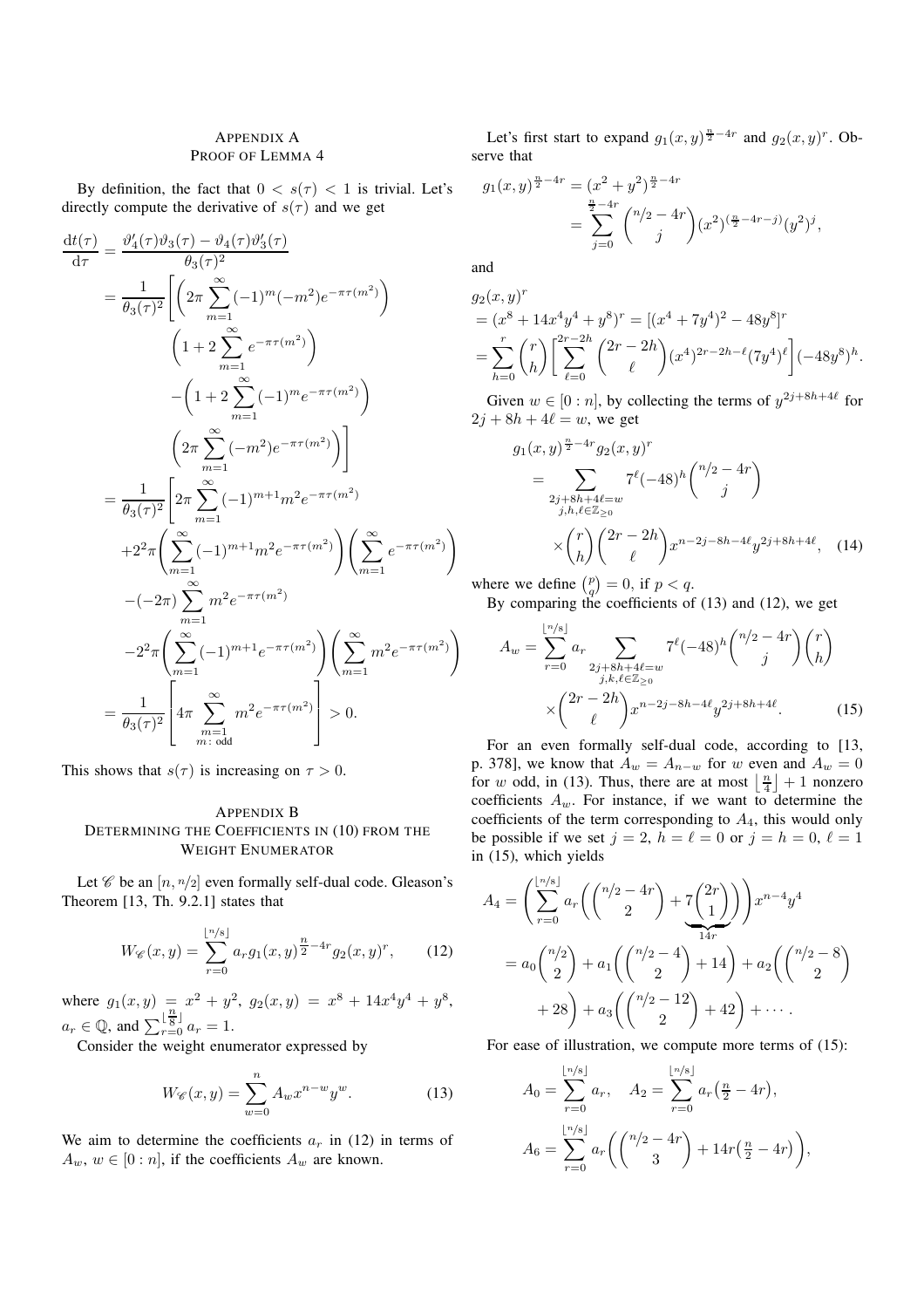$$
A_8 = \sum_{r=0}^{\lfloor n/s \rfloor} a_r \left( \binom{n/2 - 4r}{4} + 14r \binom{n/2 - 4r}{2} + 49 \binom{2r}{2} - 48r \right).
$$

As a result, we can obtain the  $\left\lfloor \frac{n}{8} \right\rfloor + 1$  unknown coefficients  $a_r$ ,  $r \in [0 : \left\lfloor \frac{n}{8} \right\rfloor]$  by solving the system of  $\left\lfloor \frac{n}{4} \right\rfloor + 1$  linear equations in [\(15\)](#page-5-4). The uniqueness of the set of coefficients  $a_r$ follows from Gleason's Theorem [\[13,](#page-6-12) Th. 9.2.1].

#### <span id="page-6-27"></span><span id="page-6-26"></span><span id="page-6-19"></span>APPENDIX C

## CONSTRUCTION OF ISODUAL CODES FROM RATE <sup>1</sup>/<sup>2</sup> BINARY CONVOLUTIONAL CODES

An  $(n, k)$  binary convolutional code  $\mathscr C$  is a k-dimensional subspace of  $\mathbb{F}_2(D)^n$ , where D is an indeterminate variable and  $\mathbb{F}_2(D)$  consists of all rational functions in D. For a background on convolutional codes, please see, e.g., [\[23\]](#page-7-3). It is well known [\[24\]](#page-7-4) that *tailbiting convolutional codes* often produce very competitive linear codes. We point out the following property of the linear block codes obtained by tailbiting applied to convolutional codes of rate 1/2.

<span id="page-6-29"></span>*Proposition 2:* Let  $\mathscr C$  be a  $(2, 1)$  binary convolutional code. Then, any  $[2k, k]$  linear code  $\mathcal{C}_{\text{tb}}$  obtained from  $\mathcal C$  by tailbiting is isodual, where  $k > (m+1)$  and m is the maximum degree of the generator polynomials for  $\mathscr{C}$ .

*Proof:* For brevity, we prove this by an example of the convolutional code generated by the *minimal* generator matrix

$$
G(D) = (g1(D) g2(D))
$$
  
=  $(a + cD + eD2 b + dD + fD2)$ 

and its associated  $[2 \times 5, 1 \times 5] = [10, 5]$  linear code  $\mathcal{C}_{\text{tb}}$  by tailbiting for  $k = 5$ . The proof is easily adapted to other tailbiting codes for different code dimensions  $k$  and other convolutional codes, but the matrices involved tend to not fit nicely in a page.

It is well known [\[25\]](#page-7-5), [\[26,](#page-7-6) p. 107] that a generator matrix of the linear code  $\mathcal{C}_{\text{th}}$  can be written as

<span id="page-6-20"></span>
$$
\mathsf{G}_{\text{tb}} = \begin{pmatrix} a & b & c & d & e & f \\ & a & b & c & d & e & f \\ & & a & b & c & d & e & f \\ e & f & & & a & b & c & d \\ c & d & e & f & & & a & b \end{pmatrix}, \qquad (16)
$$

and that a parity check matrix for  $\mathcal{C}_{tb}$  can be written as

$$
\mathsf{H}_{\mathsf{tb}} = \begin{pmatrix} b & a & & f & e & d & c \\ d & c & b & a & & f & e \\ f & e & d & c & b & a & \\ f & e & d & c & b & a & \\ f & e & d & c & b & a & \end{pmatrix}.
$$

Clearly, for binary codes,  $G_{tb}H_{tb}^T = 0$ , and  $G_{tb}$  and  $H_{tb}$ generate [10, 5] linear codes that are mutually reversed with respect to order of coordinates, and hence they are isodual (thus, they share the same weight enumerator as well).

*Remark 6:*

- A [2k, k] tailbiting code for any integer  $k > (m + 1)$ , is generated by a matrix constructed like the one in [\(16\)](#page-6-20), with the first  $k - m$  rows containing successive twocoordinate shifts of the generator polynomial's coefficients and the last  $m$  rows wrapping around like in [\(16\)](#page-6-20).
- Consider a convolution code  $\mathscr C$  with free distance  $d_{\text{free}}$ . It is well known that the minimum distance  $d_{\text{tb}}$  of the tailbiting code  $\mathcal{C}_{tb}$  is bounded as  $d_{tb} \leq d_{\text{free}}$ , and that  $d_{\text{tb}} = d_{\text{free}}$  for any dimension  $k \geq k_{\mathscr{C}}$ , where  $k_{\mathscr{C}}$  is a modest lower threshold that depends only on  $\mathscr{C}$ .
- The exact weight enumerators, as presented in Appendix [D](#page-8-0) of this paper, of isodual tailbiting codes, indicated by "tb", are conveniently computed by a modified Viterbi algorithm. A straightforward application of this algorithm has a complexity of  $O(k \cdot 2^{2m})$ .

#### <span id="page-6-23"></span>**REFERENCES**

- <span id="page-6-28"></span><span id="page-6-0"></span>[1] Y. Wu, A. Khisti, C. Xiao, G. Caire, K.-K. Wong, and X. Gao, "A survey of physical layer security techniques for 5G wireless networks and challenges ahead," *IEEE J. Sel. Areas Commun.*, vol. 36, no. 4, pp. 679–695, apr 2018.
- <span id="page-6-25"></span><span id="page-6-24"></span><span id="page-6-22"></span><span id="page-6-21"></span><span id="page-6-1"></span>[2] A. D. Wyner, "The wire-tap channel," *Bell Syst. Tech. J.*, vol. 54, no. 8, pp. 1355–1387, Oct. 1975.
- <span id="page-6-2"></span>[3] J.-C. Belfiore and F. Oggier, "Secrecy gain: A wiretap lattice code design," in *Proc. IEEE Int. Symp. Inf. Theory Appl. (ISITA)*, Taichung, Taiwan, Oct. 17–20, 2010.
- <span id="page-6-3"></span>[4] F. Oggier, P. Solé, and J.-C. Belfiore, "Lattice codes for the wiretap Gaussian channel: Construction and analysis," *IEEE Trans. Inf. Theory*, vol. 62, no. 10, pp. 5690–5708, oct 2016.
- <span id="page-6-4"></span>[5] J.-C. Belfiore and P. Solé, "Unimodular lattices for the Gaussian wiretap channel," in *Proc. IEEE Inf. Theory Workshop (ITW)*, Dublin, Aug. 30 – Sep. 3, 2010.
- <span id="page-6-5"></span>[6] A.-M. Ernvall-Hytonen, "On a conjecture by Belfiore and Solé on some lattices," *IEEE Trans. Inf. Theory*, vol. 58, no. 9, pp. 5950–5955, Sep. 2012.
- <span id="page-6-6"></span>[7] F. Lin and F. Oggier, "A classification of unimodular lattice wiretap codes in small dimensions," *IEEE Trans. Inf. Theory*, vol. 59, no. 6, pp. 3295–3303, Jun. 2013.
- <span id="page-6-7"></span>[8] J. Pinchak, "Wiretap codes: Families of lattices satisfying the Belfiore-Solé secrecy function conjecture," in *Proc. IEEE Int. Symp. Inf. Theory (ISIT)*, Istanbul, Turkey, Jul. 7–12, 2013, pp. 2617–2620.
- <span id="page-6-8"></span>[9] F. J. MacWilliams and N. J. A. Sloane, *The Theory of Error-Correcting Codes*. Amsterdam, The Netherlands: North-Holland, 1977.
- <span id="page-6-9"></span>[10] J. H. Conway and N. J. A. Sloane, *Sphere Packings, Lattices and Groups*, 3rd ed. New York, NY, USA: Springer, 1999.
- <span id="page-6-10"></span>[11] E. W. Weisstein, "Jacobi theta functions," From MathWorld—A Wolfram Web Resource. [Online]. Available: https://mathworld.wolfra m.com/JacobiThetaFunctions.html
- <span id="page-6-11"></span>[12] K. Betsumiya and M. Harada, "Binary optimal odd formally self-dual codes," *Des., Codes Cryptography*, vol. 23, no. 1, pp. 11–21, 2001.
- <span id="page-6-12"></span>[13] W. C. Huffman and V. Pless, *Fundamentals of Error-Correcting Codes*. Cambridge, U.K.: Cambridge University Press, jun 2003.
- <span id="page-6-13"></span>[14] G. T. Kennedy and V. Pless, "On designs and formally self-dual codes," *Des., Codes Cryptography*, vol. 4, no. 1, pp. 43–55, Jan. 1994.
- <span id="page-6-14"></span>[15] K. Betsumiya, T. A. Gulliver, and M. Harada, "Binary optimal linear rate 1/2 codes," in *Proc. Appl. Algebra, Algebr. Algorithms Error-Correcting Codes (AAECC)*, Honolulu, HI, USA, Nov. 15–19, 1999, pp. 462–471.
- <span id="page-6-15"></span>[16] K. Betsumiya and M. Harada, "Classification of formally self-dual even codes of lengths up to 16," *Des., Codes Cryptography*, vol. 23, no. 3, pp. 325–332, 2001.
- <span id="page-6-16"></span>[17] N. J. A. Sloane and N. Heninger, *The On-Line Encyclopedia of Integer Sequences*, OEIS Foundation Inc., Jun. 2006. [Online]. Available: http:/ /oeis.org/A123456
- <span id="page-6-17"></span>[18] J. E. Fields, P. Gaborit, W. C. Huffman, and V. Pless, "On the classification of extremal even formally self-dual codes of lengths 20 and 22," *Discrete Appl. Math.*, vol. 111, no. 1-2, pp. 75–86, Jul. 2001.
- <span id="page-6-18"></span>[19] J. H. Conway and N. J. A. Sloane, "A new upper bound on the minimal distance of self-dual codes," *IEEE Trans. Inf. Theory*, vol. 36, no. 6, pp. 1319–1333, Nov. 1990.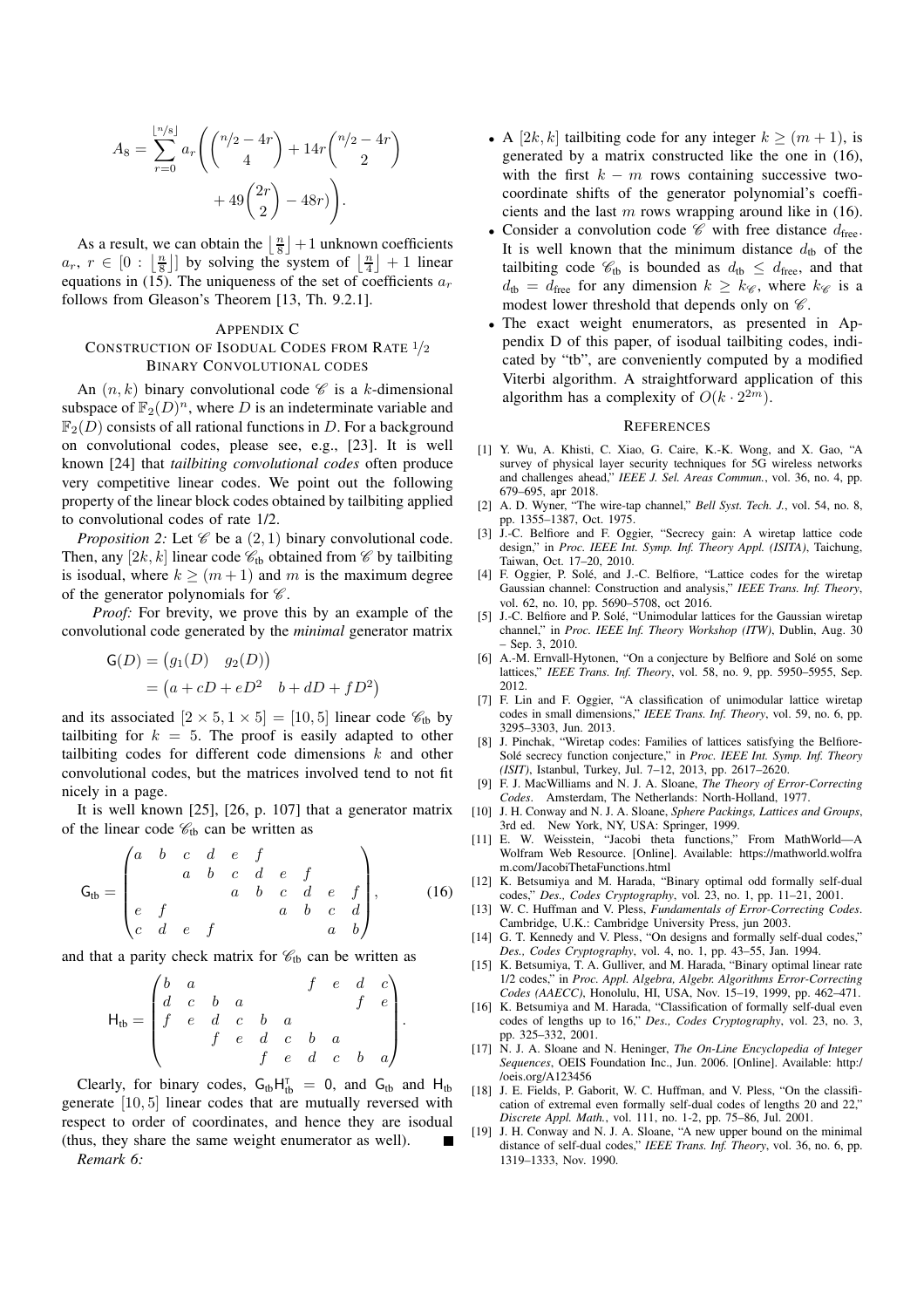- <span id="page-7-0"></span>[20] S. Bouyuklieva and I. Bouyukliev, "Classification of the extremal formally self-dual even codes of length 30," *Adv. Math. Commun.*, vol. 4, no. 3, pp. 433–439, 2010.
- <span id="page-7-1"></span>[21] M. Harada, "The existence of a self-dual [70, 35, 12] code and formally self-dual codes," *Finite Fields Th. App.*, vol. 3, no. 2, pp. 131–139, Apr. 1997.
- <span id="page-7-2"></span>[22] Wolfram Research, Inc., "Mathematica, Version 12.3.1," champaign, IL, 2021. [Online]. Available:<https://www.wolfram.com/mathematica>
- <span id="page-7-3"></span>[23] S. Lin and D. J. Costello, Jr., *Error Control Coding*, 2nd ed. Upper Saddle River, NJ, USA: Pearson Prentice Hall, 2004.
- <span id="page-7-8"></span><span id="page-7-7"></span><span id="page-7-4"></span>[24] I. E. Bocharova, R. Johannesson, B. D. Kudryashov, and P. Stahl, "Tailbiting codes: bounds and search results," *IEEE Trans. Inf. Theory*, vol. 48, no. 1, pp. 137–148, Jan. 2002.
- <span id="page-7-5"></span>[25] G. Solomon and H. C. A. van Tilborg, "A connection between block and convolutional codes," *SIAM J. Appl. Math.*, vol. 37, no. 2, pp. 358–369, Oct. 1979.
- <span id="page-7-6"></span>[26] H. H. Ma and J. K. Wolf, "On tail biting convolutional codes," *IEEE Trans. Commun.*, vol. 34, no. 2, pp. 104–111, Feb. 1986.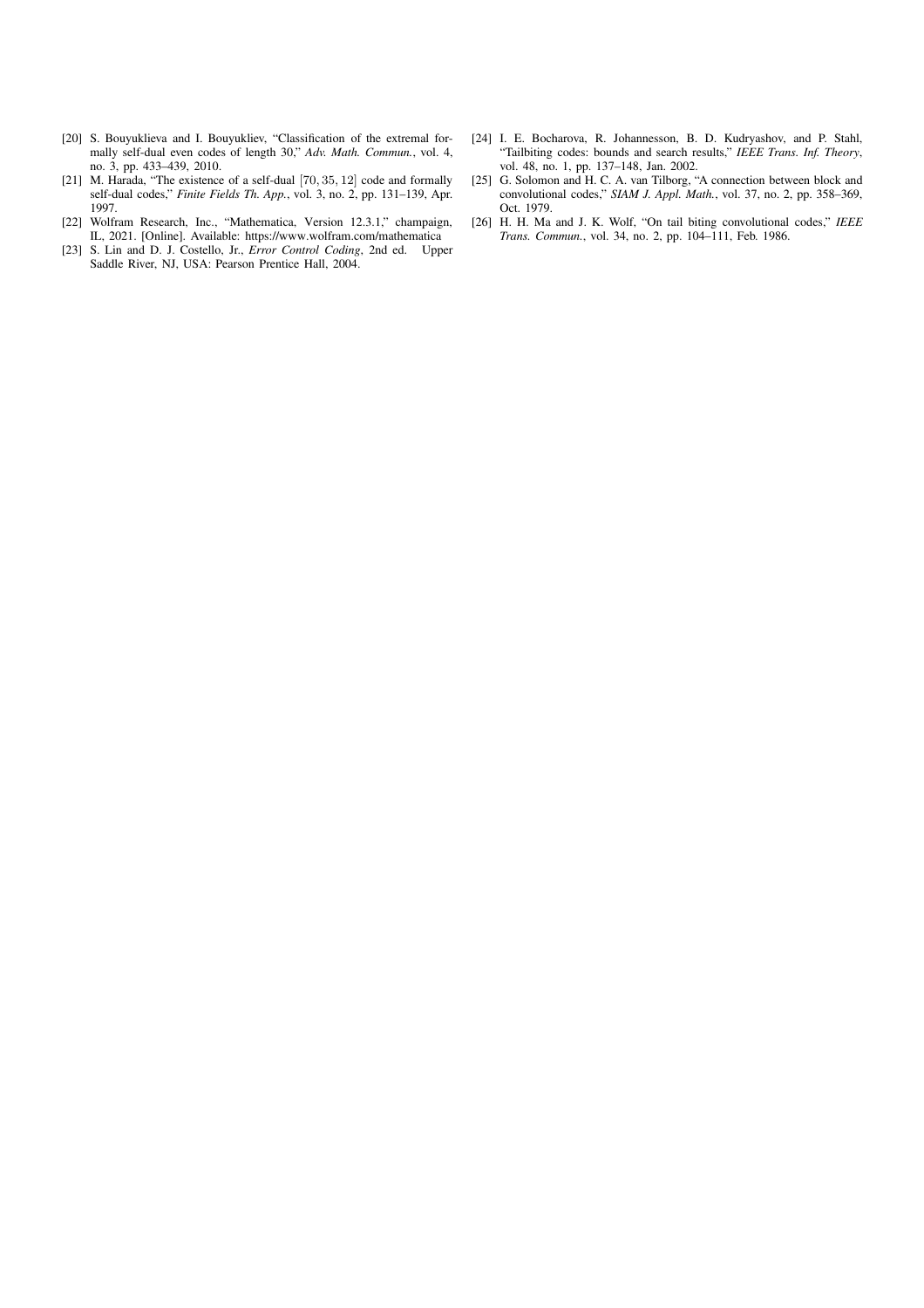## **APPENDIX D** WEIGHT ENUMERATORS OF CODES FOR TABLE I

| $\mathscr C$ | Type | Reference         | $W_{\mathscr{C}}(x,y)$                                                                                                                            | $\chi^*_{\Lambda_{\underline{A}}(\mathscr{C})}$ |
|--------------|------|-------------------|---------------------------------------------------------------------------------------------------------------------------------------------------|-------------------------------------------------|
| [6, 3, 2]    | efsd | $[13]$            | $x^6 + 3x^2y^4 + 3x^4y^2 + y^6$                                                                                                                   | $\mathbf{1}$                                    |
| [6, 3, 3]    | ofsd | [12]              | $x^6 + 4x^3y^3 + 3x^2y^4$                                                                                                                         | 1.172                                           |
| [8, 4, 4]    | sd   | $[13]$            | $x^8 + 14x^4y^4 + y^8$                                                                                                                            | 1.333                                           |
| [8, 4, 3]    | ofsd | $[12]$            | $x^8 + 3x^5y^3 + 7x^4y^4 + 4x^3y^5 + xy^7$                                                                                                        | 1.282                                           |
| [8, 4, 3]    | ofsd | $[12]$            | $x^8 + 4x^5y^3 + 5x^4y^4 + 4x^3y^5 + 2x^2y^6$                                                                                                     | 1.264                                           |
| [10, 5, 4]   | efsd | $[13]$            | $x^{10} + 15x^6y^4 + 15x^4y^6 + y^{10}$                                                                                                           | 1.455                                           |
| [10, 5, 4]   | ofsd | $[12]$            | $x^{10} + 10x^6y^4 + 16x^5y^5 + 5x^2y^8$                                                                                                          | 1.478                                           |
| [12, 6, 4]   | sd   | $[7]$             | $x^{12} + 15x^8y^4 + 32x^6y^6 + 15x^4y^8 + y^{12}$                                                                                                | 1.6                                             |
| [12, 6, 4]   | efsd | $[15]$            | $x^{12} + 15x^8y^4 + 32x^6y^6 + 15x^4y^8 + y^{12}$                                                                                                | 1.6                                             |
| [12, 6, 4]   | ofsd | $[12]$            | $x^{12} + 6x^8y^4 + 24x^7y^5 + 16x^6y^6 + 9x^4y^8 + 8x^3y^9$                                                                                      | 1.657                                           |
| [14, 7, 4]   | sd   | $\lceil 7 \rceil$ | $x^{14} + 14x^{10}y^4 + 49x^8y^6 + 49x^6y^8 + 14x^4y^{10} + y^{14}$                                                                               | 1.778                                           |
| [14, 7, 2]   | efsd | $[15]$            | $x^{14} + x^{12}y^2 + 15x^{10}y^4 + 47x^8y^6 + 47x^6y^8 + 15x^4y^{10} + x^2y^{12} + y^{14}$                                                       | 1.6                                             |
| [14, 7, 4]   | ofsd | $[12]$            | $x^{14} + 3x^{10}y^4 + 24x^9y^5 + 36x^8y^6 + 16x^7y^7 + 11x^6y^8 + 24x^5y^9 + 12x^4y^{10} + x^2y^{12}$                                            | 1.875                                           |
| [16, 8, 4]   | sd   | $[7]$             | $x^{16} + 12x^{12}y^4 + 64x^{10}y^6 + 102x^8y^8 + 64x^6y^{10} + 12x^4y^{12} + y^{16}$                                                             | $\overline{2}$                                  |
| [16, 8, 4]   | efsd | [16]              | $x^{16} + 4x^{12}y^4 + 96x^{10}y^6 + 54x^8y^8 + 96x^6y^{10} + 4x^4y^{12} + x^{16} + y^{16}$                                                       | 2.133                                           |
| [16, 8, 5]   | ofsd | $[12]$            | $x^{16} + 24x^{11}y^5 + 44x^{10}y^6 + 40x^9y^7 + 45x^8y^8 + 40x^7y^9 + 28x^6y^{10} + 24x^5y^{11} + 10x^4y^{12}$                                   | 2.141                                           |
| [18, 9, 4]   | sd   | $[7]$             | $x^{18} + 9x^{14}y^4 + 75x^{12}y^6 + 171x^{10}y^8 + 171x^8y^{10} + 75x^6y^{12} + 9x^4y^{14} + y^{18}$                                             | 2.286                                           |
| [18, 9, 6]   | efsd | $[17]$            | $x^{18} + 102x^{12}y^6 + 153x^{10}y^8 + 153x^8y^{10} + 102x^6y^{12} + y^{18}$                                                                     | 2.485                                           |
| [18, 9, 5]   | ofsd | tb                | $x^{18} + 18x^{13}y^5 + 48x^{12}y^6 + 63x^{11}y^7 + 81x^{10}y^8 + 100x^9y^9 + 72x^8y^{10} + 54x^7y^{11} + 54x^6y^{12} + 18x^5y^{13} + 3x^3y^{15}$ | 2.424                                           |
| [20, 10, 4]  | sd   | $[7]$             | $x^{20} + 5x^{18}y^4 + 80x^{14}y^6 + 250x^{12}y^8 + 352x^{10}y^{10} + 250x^8y^{12} + 80x^6y^{14} + 5x^4y^{18} + y^{20}$                           | 2.523                                           |
| [20, 10, 6]  | efsd | $[18]$            | $x^{20} + 90x^{14}y^6 + 255x^{12}y^8 + 332x^{10}y^{10} + 255x^8y^{12} + 90x^6y^{14} + y^{20}$                                                     | 2.813                                           |
| [20, 10, 6]  | ofsd | $[15]$            | $x^{20} + 40x^{14}y^6 + 160x^{13}y^7 + 130x^{12}y^8 + 176x^{10}y^{10} + 320x^9y^{11} + 120x^8y^{12} + 40x^6y^{14} + 32x^5y^{15} + 5x^4y^{16}$     | 2.868                                           |

<span id="page-8-0"></span>**TABLE II** CODES AND THEIR WEIGHT ENUMERATORS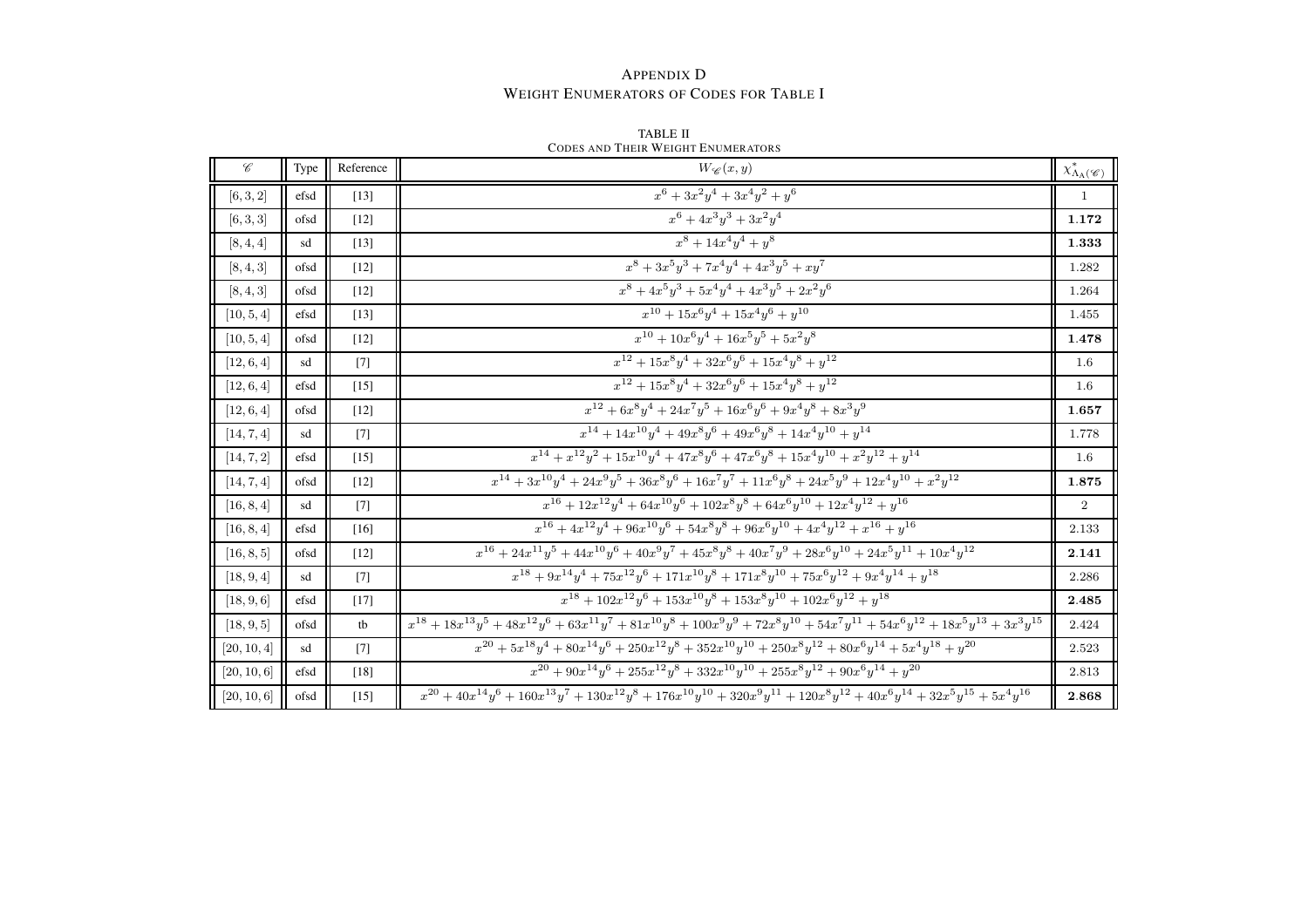| $\mathscr C$ | Type | Reference         | $W_{\mathscr{C}}(x,y)$                                                                                                                                                                                                                                                                                                                                                                                                                                                                           | $\chi^*_{\Lambda_{\underline{A}}(\mathscr{C})}$ |
|--------------|------|-------------------|--------------------------------------------------------------------------------------------------------------------------------------------------------------------------------------------------------------------------------------------------------------------------------------------------------------------------------------------------------------------------------------------------------------------------------------------------------------------------------------------------|-------------------------------------------------|
| [22, 11, 6]  | sd   | $\lceil 7 \rceil$ | $x^{22} + 77x^{16}y^6 + 330x^{14}y^8 + 616x^{12}y^{10} + 616x^{10}y^{12} + 330x^8y^{14} + 77x^6y^{16} + y^{22}$                                                                                                                                                                                                                                                                                                                                                                                  | 3.2                                             |
| [22, 11, 6]  | ofsd | tb                | $x^{22} + 44x^{16}y^6 + 121x^{15}y^7 + 143x^{14}y^8 + 231x^{13}y^9 + 319x^{12}y^{10} + 298x^{11}y^{11} + 330x^{10}y^{12} + 286x^9y^{13} + 154x^8y^{14} +$<br>$77x^7y^{15} + 22x^6y^{16} + 11x^5y^{17} + 11x^4y^{18}$                                                                                                                                                                                                                                                                             | 3.243                                           |
| [22, 11, 7]  | ofsd | [12]              | $x^{22}+176x^{15}y^7+330x^{14}y^8+672x^{11}y^{11}+616x^{10}y^{12}+176x^7y^{15}+77x^6y^{16} \\$                                                                                                                                                                                                                                                                                                                                                                                                   | 3.335                                           |
| [24, 12, 8]  | sd   | [9]               | $x^{24} + 759x^{16}y^8 + 2576x^{12}y^{12} + 759x^8y^{16} + y^{24}$                                                                                                                                                                                                                                                                                                                                                                                                                               | 3.879                                           |
| [24, 12, 6]  | efsd | tb                | $x^{24} + 64x^{18}y^6 + 375x^{16}y^8 + 960x^{14}y^{10} + 1296x^{12}y^{12} + 960x^{10}y^{14} + 375x^8y^{16} + 64x^6y^{18} + y^{24}$                                                                                                                                                                                                                                                                                                                                                               | 3.657                                           |
| [30, 15, 6]  | sd   | $[19]$            | $x^{30} + 19x^{24}y^6 + 393x^{22}y^8 + 1848x^{20}y^{10} + 5192x^{18}y^{12} + 8391x^{16}y^{14} + 8391x^{14}y^{16} + 5192x^{12}y^{18} + 1848x^{10}y^{20} +$<br>$393x^{8}y^{22} + 19x^{6}y^{24} + y^{30}$                                                                                                                                                                                                                                                                                           | 5.697                                           |
| [30, 15, 8]  | efsd | $[20]$            | $x^{30} + 450x^{22}y^8 + 1848x^{20}y^{10} + 5040x^{18}y^{12} + 9045x^{16}y^{14} + 9045x^{14}y^{16} + 5040x^{12}y^{18} + 1848x^{10}y^{20} + 450x^8y^{22} + y^{30}$                                                                                                                                                                                                                                                                                                                                | 5.843                                           |
| [30, 15, 7]  | ofsd | tb                | $x^{30} + 60x^{23}y^7 + 210x^{22}y^8 + 500x^{21}y^9 + 930x^{20}y^{10} + 1560x^{19}y^{11} + 2570x^{18}y^{12} + 3660x^{17}y^{13} + 4530x^{16}y^{14} + 4824x^{15}y^{15} +$<br>${4335 x^{14} y^{16}+3660 x^{13} y^{17}+2710 x^{12} y^{18}+1560 x^{11} y^{19}+918 x^{10} y^{20}+500 x^9 y^{21}+150 x^8 y^{22}+60 x^7 y^{23}+30 x^6 y^{24}}$                                                                                                                                                           | 5.785                                           |
| [32, 16, 8]  | sd   | [17]              | $x^{32} + 620x^{24}y^8 + 13888x^{20}y^{12} + 36518x^{16}y^{16} + 13888x^{12}y^{20} + 620x^8y^{24} + y^{32}$                                                                                                                                                                                                                                                                                                                                                                                      | 6.564                                           |
| [32, 16, 8]  | sd   | $[17]$            | $x^{32} + 364 x^{24} y^8 + 2048 x^{22} y^{10} + 6720 x^{20} y^{12} + 14336 x^{18} y^{14} + 18598 x^{16} y^{16} + 14336 x^{14} y^{18} + 6720 x^{12} y^{20} + 2048 x^{10} y^{22} +$<br>$364x^8y^{24} + y^{32}$                                                                                                                                                                                                                                                                                     | 6.737                                           |
| [32, 16, 8]  | efsd | tb                | $x^{32} + 348x^{24}y^8 + 2176x^{22}y^{10} + 6272x^{20}y^{12} + 15232x^{18}y^{14} + 17478x^{16}y^{16} + 15232x^{14}y^{18} + 6272x^{12}y^{20} + 2176x^{10}y^{22} +$<br>$348x^8y^{24} + y^{32}$                                                                                                                                                                                                                                                                                                     | 6.748                                           |
| [32, 16, 7]  | ofsd | tb                | $x^{32} + 64x^{25}y^7 + 176x^{24}y^8 + 384x^{23}y^9 + 984x^{22}y^{10} + 2096x^{21}y^{11} + 3500x^{20}y^{12} + 5136x^{19}y^{13} + 7096x^{18}y^{14} + 8624x^{17}y^{15} +$<br>$9133x^{16}y^{16} + 8848x^{15}y^{17} + 7384x^{14}y^{18} + 5136x^{13}y^{19} + 3292x^{12}y^{20} + 1968x^{11}y^{21} + 1032x^{10}y^{22} + 464x^9y^{23} + 154x^8y^{24} +$<br>$48x^7y^{25} + 16x^6y^{26}$                                                                                                                   | 6.628                                           |
| [40, 20, 8]  | sd   | $[19]$            | $x^{40} + 285x^{32}y^8 + 21280x^{28}y^{12} + 239970x^{24}y^{16} + 525504x^{20}y^{20} + 239970x^{16}y^{24} + 21280x^{12}y^{28} + 285x^8y^{32} + y^{40}$                                                                                                                                                                                                                                                                                                                                           | 11.977                                          |
| [40, 20, 8]  | sd   | $[19]$            | $x^{40} + 125x^{32}y^8 + 1664x^{30}y^{10} + 10720x^{28}y^{12} + 44160x^{26}y^{14} + 119810x^{24}y^{16} + 216320x^{22}y^{18} + 262976x^{20}y^{20} +$<br>$216320x^{18}y^{22} + 119810x^{16}y^{24} + 44160x^{14}y^{26} + 10720x^{12}y^{28} + 1664x^{10}y^{30} + 125x^8y^{32} + y^{40}$                                                                                                                                                                                                              | 12.191                                          |
| [40, 20, 8]  | efsd | tb                | $x^{40} + 150x^{32}y^8 + 1564x^{30}y^{10} + 10770x^{28}y^{12} + 44460x^{26}y^{14} + 119385x^{24}y^{16} + 216120x^{22}y^{18} + 263676x^{20}y^{20} +$<br>$216120x^{18}y^{22} + 119385x^{16}y^{24} + 44460x^{14}y^{26} + 10770x^{12}y^{28} + 1564x^{10}y^{30} + 150x^8y^{32} + y^{40}$                                                                                                                                                                                                              | 12.134                                          |
| [40, 20, 9]  | ofsd | tb                | $x^{40} + 360x^{31}y^9 + 922x^{30}y^{10} + 2060x^{29}y^{11} + 5775x^{28}y^{12} + 11340x^{27}y^{13} + 20980x^{26}y^{14} + 39064x^{25}y^{15} + 60185x^{24}y^{16} +$<br>$83680x^{23}y^{17} + 109740x^{22}y^{18} + 125640x^{21}y^{19} + 130046x^{20}y^{20} + 125640x^{19}y^{21} + 107680x^{18}y^{22} + 83680x^{17}y^{23} +$<br>$60830x^{16}y^{24} + 39064x^{15}y^{25} + 22250x^{14}y^{26} + 11340x^{13}y^{27} + 4755x^{12}y^{28} + 2060x^{11}y^{29} + 1084x^{10}y^{30} + 360x^9y^{31} + 40x^8y^{32}$ | 12.364                                          |
| [42, 21, 10] | efsd | tb                | $\begin{aligned} x^{42} + 1722x^{32}y^{10} + 10619x^{30}y^{12} + 49815x^{28}y^{14} + 157563x^{26}y^{16} + 341530x^{24}y^{18} + 487326x^{22}y^{20} + 487326x^{20}y^{22} + \\ 341530x^{18}y^{24} + 157563x^{16}y^{26} + 49815x^{14}y^{28} + 10619x^{12}y^{30} + 1722x^{10}y^{32} +$                                                                                                                                                                                                                | 14.482                                          |

**TABLE III** CODES AND THEIR WEIGHT ENUMERATORS - CONT.